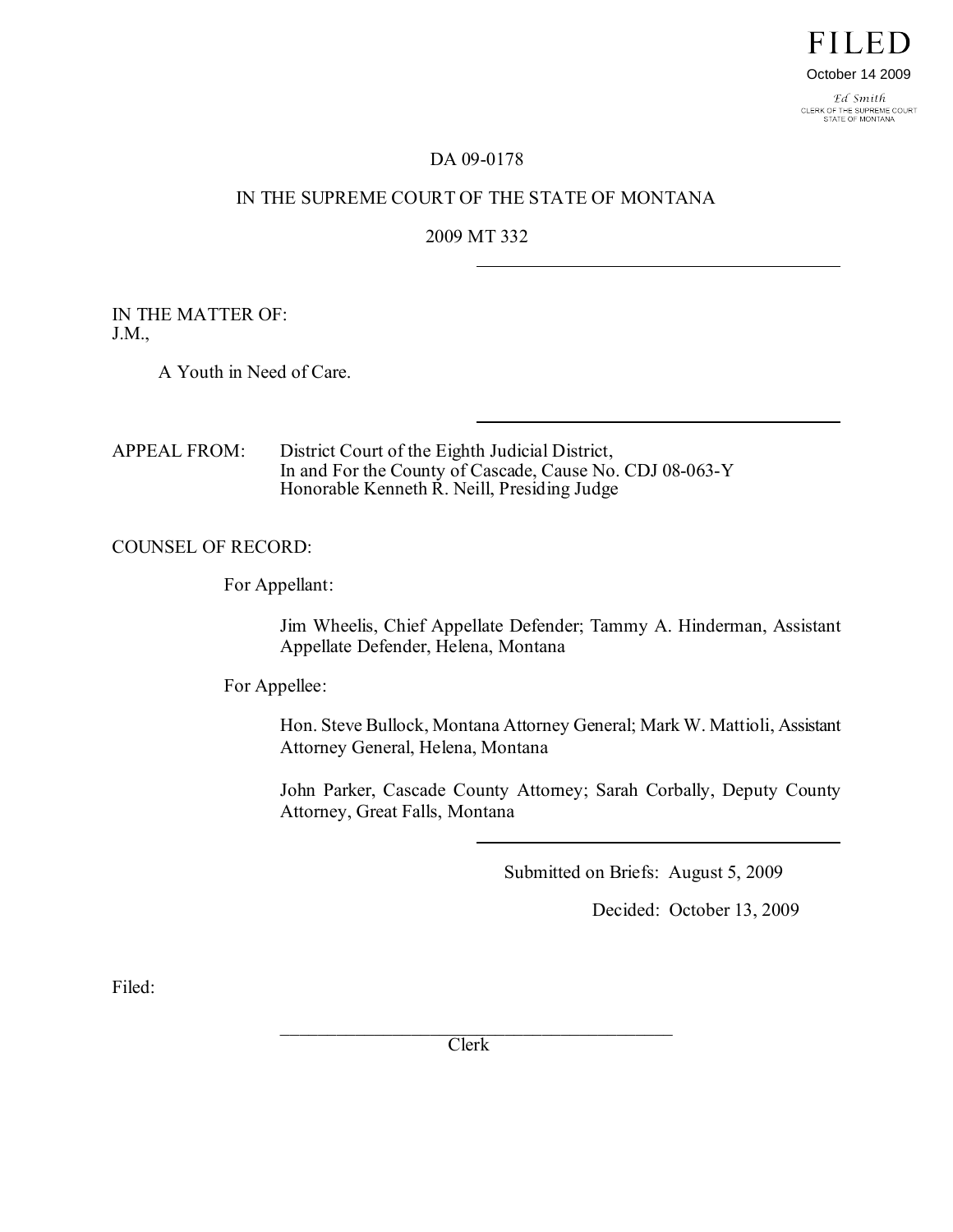Justice Brian Morris delivered the Opinion of the Court.

¶1 D.M. appeals from an order of the Eighth Judicial District Court, Cascade County, terminating her parental rights. We affirm.

¶2 We review the following issue on appeal:

¶3 *Did the District Court abuse its discretion by terminating D.M.'s parental rights, based in part on its reliance on D.M.'s stipulation, where J.M. had not been determined to be an Indian child for purposes of ICWA until after the adjudication of J.M. as a youth in need of care?*

### **FACTUAL AND PROCEDURAL BACKGROUND**

¶4 D.M. has a decade long history with the Department of Health and Human Services (Department), including multiple instances of drug abuse and involvement with law enforcement. The courts have terminated D.M.'s parental rights to five other children after she failed to follow previous treatment plans with respect to two children and voluntarily relinguished her rights to three others following the initiation of termination proceedings by the State.

# **1. The Adjudication of J.M. as a "Youth in Need of Care"**

¶5 The Department removed J.M. from D.M.'s care at birth under emergency circumstances and placed her at Benefis Hospital in Great Falls due to medical conditions. The Department attempted to contact the Blackfeet Social Services to seek culturallyappropriate placement options for J.M. on her release based on the Department's belief that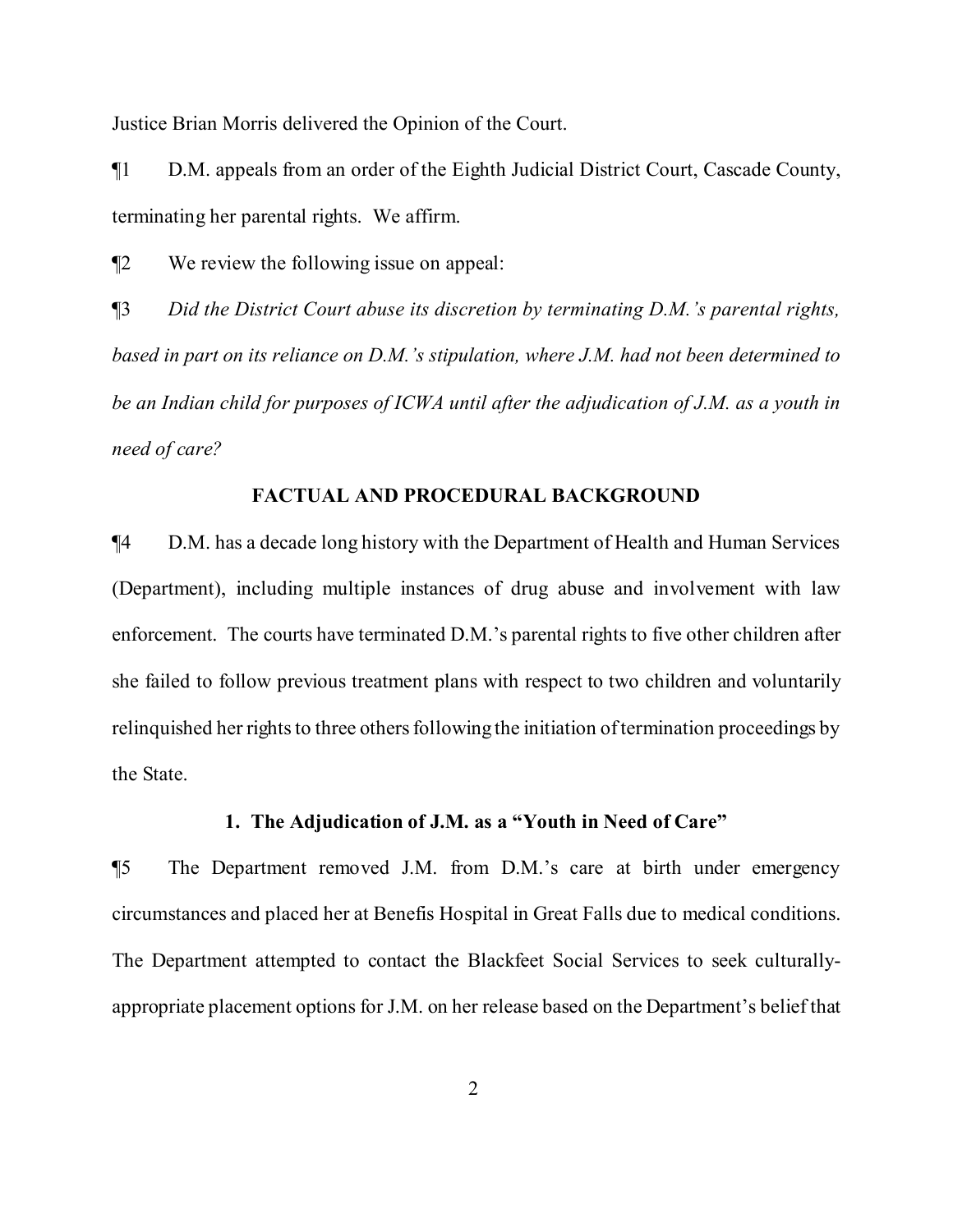J.M. might be an Indian child for purposes of the Indian Child Welfare Act (ICWA).

¶6 The Department petitioned for adjudication of J.M. as a youth in need of care and temporary legal custody on February 7, 2008, in response to alleged neglect and ongoing drug abuse by D.M. The Department also cited the failure of prior efforts to provide remedial services and rehabilitation programs to D.M. The Department notified the Blackfeet Tribe ofthe proceeding and the possibility that J.M. might be an Indian child. The Department based its belief that J.M. might be a member of the Blackfeet Tribe on D.M.'s identification of three possible putative fathers, including V.D., to whom D.M. was married at the time of J.M.'s conception. D.M. and V.D. divorced before the Department initiated these proceedings. Montana law presumes J.M. to be the natural child of V.D., however, because she was born within 300 days ofthe termination of D.M.'s marriage to V.D. Section 40-6-105(a), MCA. D.M.'s marriage to V.D. does not determine definitively J.M.'s status for purposes of ICWA. We nevertheless note D.M.'s marital status as it prompted the Department to notify the Blackfeet Tribe of J.M. as a possible Indian child. The Department had not completed DNA testing of V.D. or the other surviving putative father at the time of the petition.

¶7 The Department appeared at the adjudicatory hearing on May 13, 2008, with a social worker and an ICWA expert who were prepared to testify on the need for temporary legal custody of J.M. D.M. instead stipulated through counsel to the adjudication of J.M. as a youth in need of care and temporary legal custody. D.M. stipulated to granting temporary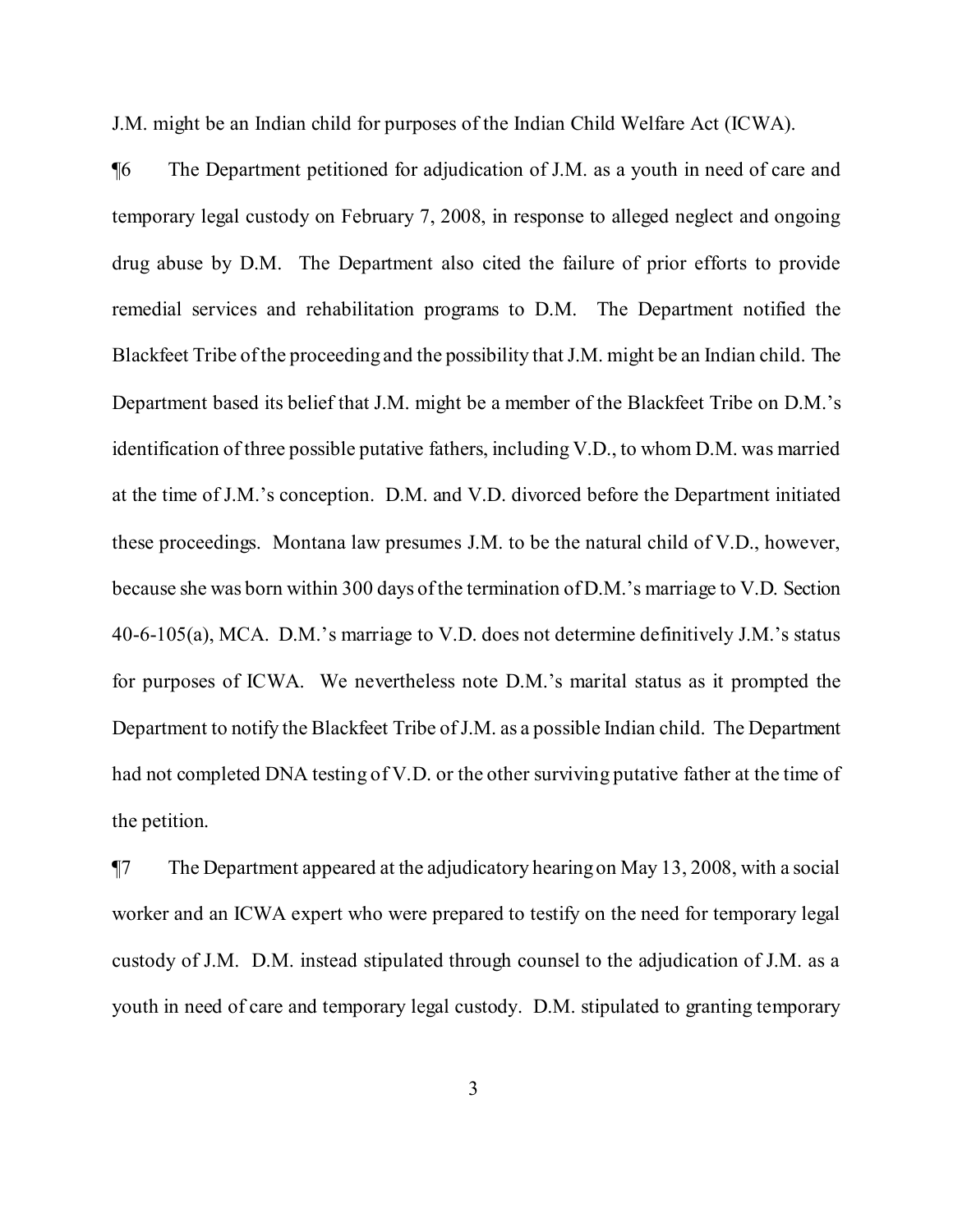legal custody of J.M. to the Department for a period of up to six months to allow D.M. to complete her court approved treatment plan. Counsel for D.M. also recognized the potential application of ICWA and waived testimony of the Department's ICWA expert.

¶8 The court adjudicated J.M. as a youth in need of care on May 15, 2008, and granted the Department temporary legal custody. The court observed that the Blackfeet Tribe had not indicated whether J.M. was an Indian child for purposes of ICWA and noted D.M.'s stipulation pursuant to  $\S$  41-3-434(1)-(2), MCA. The court concluded that "based on these facts and the stipulation of the Mother, a legal basis exists for continued court and [D]epartment intervention." The court cited D.M.'s continuing substance abuse, the prior terminations of her parental rights, and her stipulations in the instant case as clear and convincing evidence in support of its adjudication and temporary custody order.

#### **2. The Termination of D.M.'s Parental Rights**

¶9 The Department petitioned for termination of D.M.'s parental rights in November 2008, based on D.M.'s lack of progress with her court ordered treatment plan. The Department submitted a Permanency Plan Report in January 2009, reflecting the fact that J.M.'s paternity had been established, and that J.M. was an Indian child for purposes of ICWA. The Department stated that a Blackfeet Tribal Services representative would be invited to the Foster Care Review Committee meeting scheduled for February 19, 2009.

¶10 The termination hearing commenced on December 16, 2008, and concludedFebruary 10, 2009. The Department presented evidence that D.M. had failed to complete treatment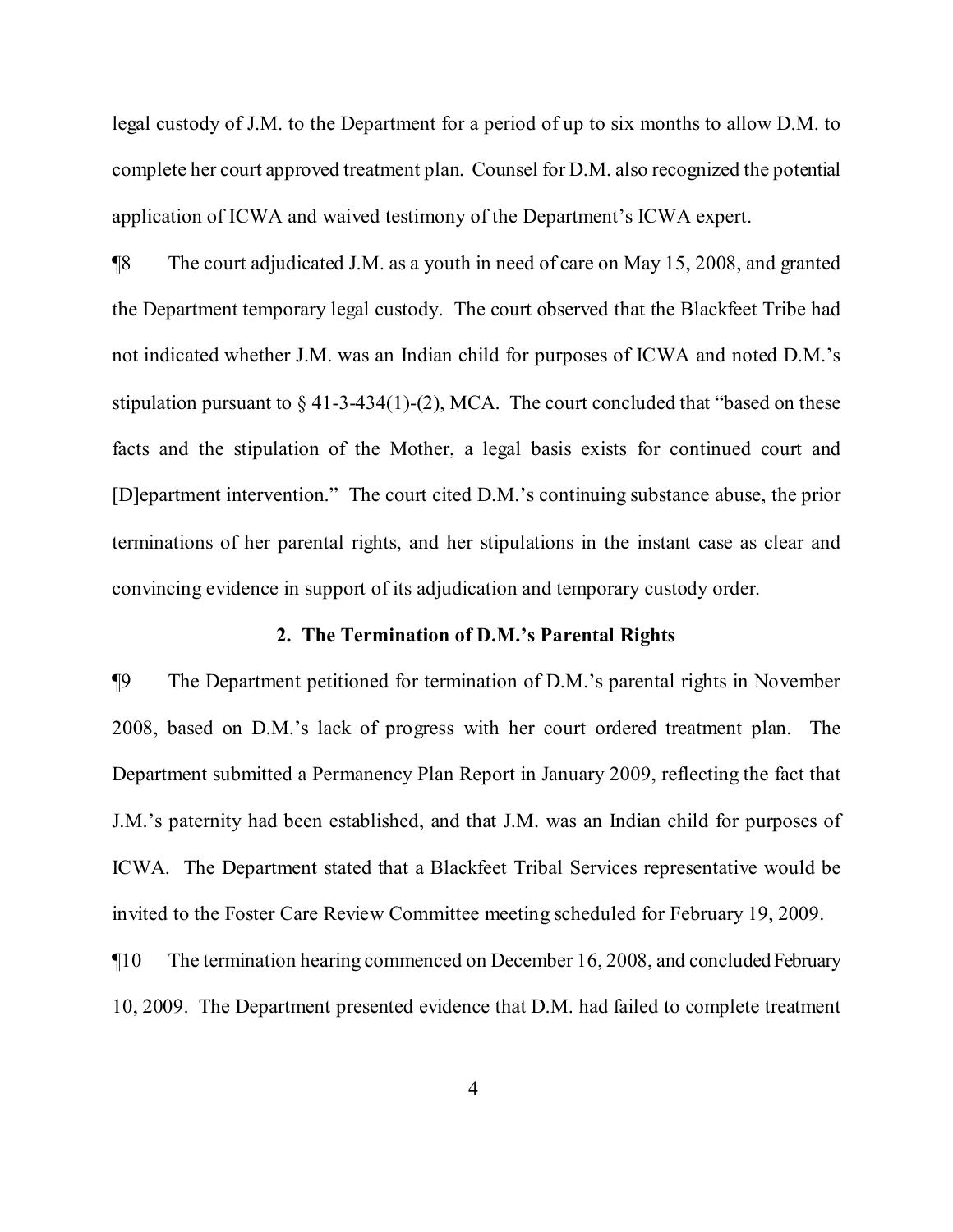and the fact of D.M. having been convicted of a DUI in July of 2008. An ICWA expert from the Blackfeet Tribe testified that J.M. would be in danger of serious emotional or physical harm if she were returned to D.M.'s care.

¶11 The Blackfeet Tribe filed a notice ofintention to intervene to monitor the proceeding on February 16, 2009. The court issued an order granting the Blackfeet Tribe's motion to intervene on February 24, 2009. The court filed its order terminating D.M.'s parental rights on the following day.

#### **STANDARD OF REVIEW**

 $\P$ 12 We review a district court's decision to terminate parental rights to determine whether the court abused its discretion. *In re F.M.,* 2002 MT 180, ¶ 21, 311 Mont. 35, 53, P.3d 368. A trial court abuses its discretion when it "acts arbitrarily, without employment of conscientious judgment, or exceeds the bounds of reason resulting in substantial injustice." *In re the Matter of A.G.,* 2005 MT 81, ¶ 12, 326 Mont. 403, 109 P.3d 756. Where ICWA applies, we will uphold a district court's termination of parental rights if a reasonable fact finder could conclude beyond a reasonable doubt that continued custody of the child by the parent is likely to result in serious emotional or physical damage to the child. *In the Matter of T.W.F.,* 2009 MT 207, ¶ 18, 351 Mont. 233, 210 P.3d 174.

#### **DISCUSSION**

¶13 *Did the District Court abuse its discretion by terminating D.M.'s parental rights, based in part on its reliance on D.M.'s stipulation, where J.M. had not been determined to*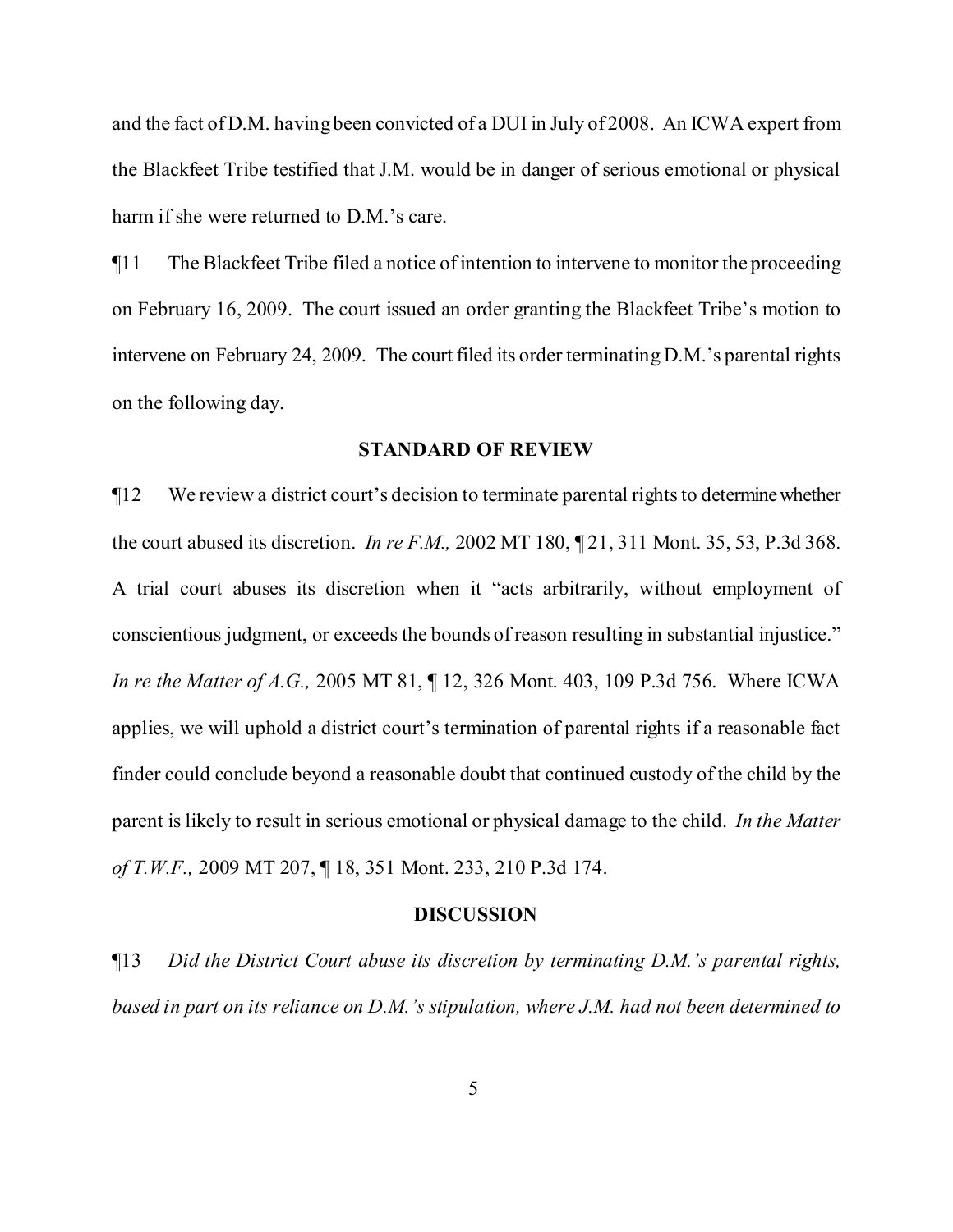*be an Indian child for purposes of ICWA until after the adjudication of J.M. as a youth in need of care?*

¶14 D.M. argues that the District Court violated 25 U.S.C. § 1913 when it accepted D.M.'s stipulation of J.M. as a youth in need of care without first explaining the consequences and then obtaining her written consent. Section 1913 provides that a parent's consent to the foster care placement of a child or termination of parental rights is invalid unless executed in writing and with procedural safeguards designed to ensure that the parent understands the consequences of her consent. 25 U.S.C. § 1913(a). D.M. argues that the District Court's failure to follow the requirements of  $\S$  1913(a) invalidated the court's adjudication of D.M. as a youth in need of care.

 $\P$ 15 Whether § 1913(a) applies to D.M. turns on the issue of whether the proceedings were "voluntary." D.M. argues that § 1913's failure to distinguish between "voluntary" and "involuntary" proceedings supports her claim that  $\S 1913(a)$  applies to all voluntary "acts of foster care placement or termination of parental rights . . . regardless of the type of underlying procedure at issue." Thus, D.M. argues that her consent to adjudication and temporary placement triggered § 1913 notwithstanding the adversarial nature of the Department's petition.

¶16 D.M. argues against our adoption of the reasoning in a recent decision of the Washington Court of Appeals that held that  $\S$  1913(a) did not apply to an involuntary custody proceeding. *In re Welfare of M.G.*, 201 P.3d 354 (Wash. App. 2009). The mother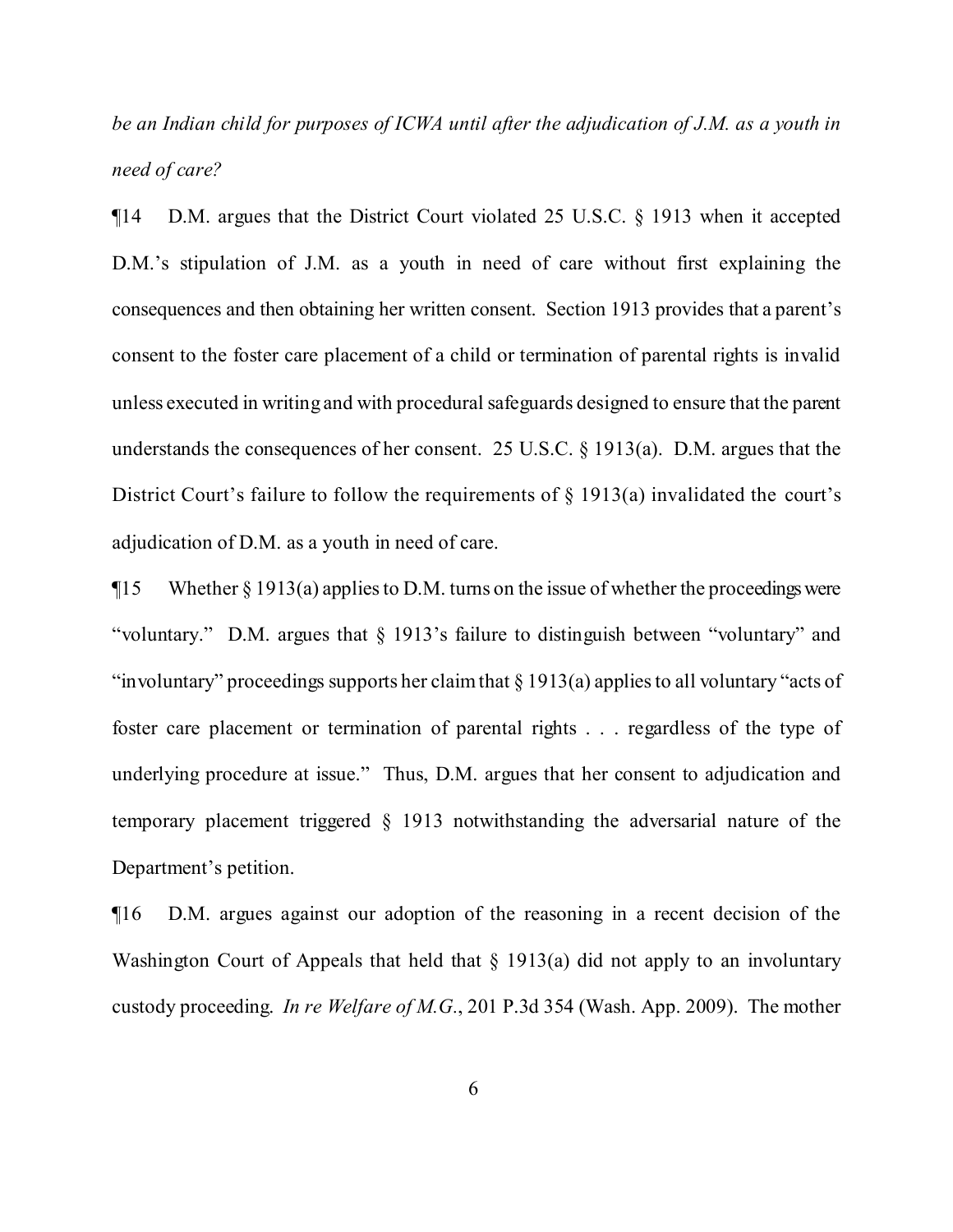claimed that § 1913(a) applied to a dependency order to which she had agreed during the course of an involuntary custody proceeding. The state had initiated the proceeding due to the mother's drug addiction and inability to care for her child. *M.G.*, 201 P.3d at 358. The court declined to apply § 1913 in situations where the state had sought an involuntary placement of the child and the parent had been represented by counsel. *M.G.*, 201 P.3d at 358.

¶17 D.M. correctly observes that § 1913 does not distinguish on its face between voluntary and involuntary proceedings. Section 1913 by its terms, however, implicates voluntarily initiated termination or foster care proceedings. It is intended "to encourage parents to make appropriate placement of their children when they are not confident of their own ability to parent" and are without counsel. *M.G.*, 201 P.3d at 358. The lack of counsel highlights the informal nature of the proceedings covered by  $\S$  1913. D.M. did not approach the Department voluntarily to give up custody as contemplated by § 1913. D.M. appeared at the hearing with her appointed counsel in light of the adversarial nature of the proceedings. ¶18 Moreover, the Bureau of Indian Affairs titled its guidelines to § 1913 "Voluntary Proceedings" and clearly distinguished the § 1913 consent provisions from the procedure and rules applicable to "Involuntary Proceedings" to which § 1912 applies. *See* 44 Fed. Reg.67, 593 (1979) (BIA Guideline E). If § 1913(a) were applied here, the court's temporary placement ofJ.M. with the Department would be deemed voluntary and revocable by D.M. This scenario makes no sense in light of D.M.'s extensive history of drug abuse, and her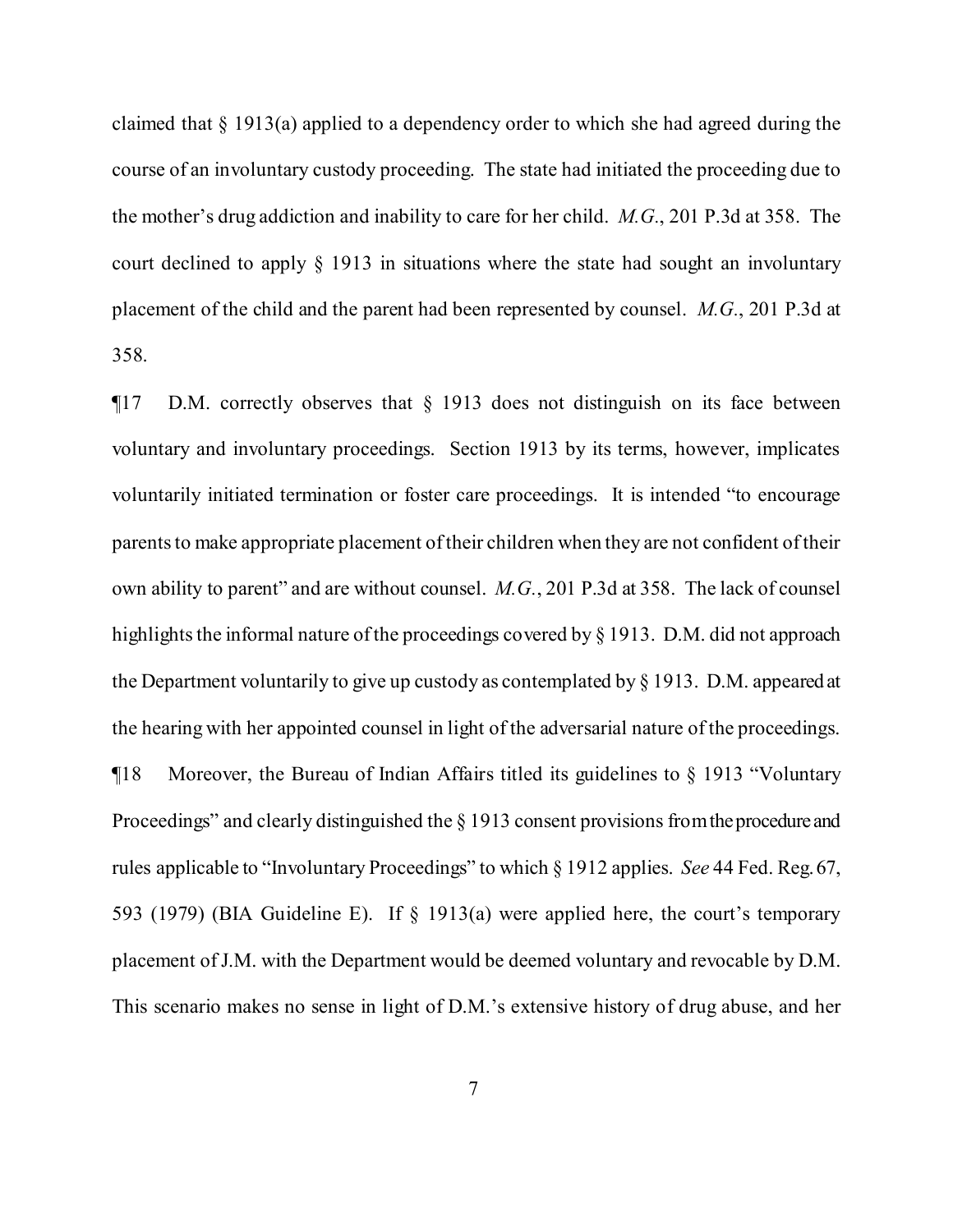failure to complete the most recent in a series of court approved treatment plans. These circumstances prompted the Department to initiate the adjudication. Allowing D.M. to characterize her stipulation as a voluntary act triggering § 1913 would ignore this history. ¶19 We faced an analogous situation in *In re P.S*., 2006 MT 4, 330 Mont. 239, 127 P.3d 451. The Department had initiated termination proceedings. The father, in an effort to forestall the involuntary termination and its attendant consequences for future children, sought to relinquish voluntarily his parental rights. *P.S.*, ¶ 8. An involuntary termination leads to a presumption in favor of termination of parental rights to future children. *P.S.*, **18**; § 41-3-423(2)(e), MCA. This Court rejected the father's efforts on the grounds that the termination statute,  $\S 41-3-609(1)(a)$ , MCA, provides a court with discretion whether to take into account a parent's attempt to relinquish voluntarily when deciding whether to order involuntary termination. *P.S.*, ¶ 14. D.M. here, too, may not tip the statutory balance in her favor by seeking to relinquish voluntarily her parental rights when faced with the prospect of involuntary termination. Section 1913(a) has no application to the involuntary termination proceedings initiated by the Department against D.M.

¶20 We turn now to the primary issue of whether the District Court abused its discretion by relying, in part, on D.M.'s stipulation in the adjudication of J.M. as a youth in need of care and its subsequent termination of D.M.'s parental rights. Any involuntary proceeding triggers ICWA's procedural safeguards "where the court knows or has reason to know that an Indian child is involved." 25 U.S.C. § 1912(a). The court must verify the child's status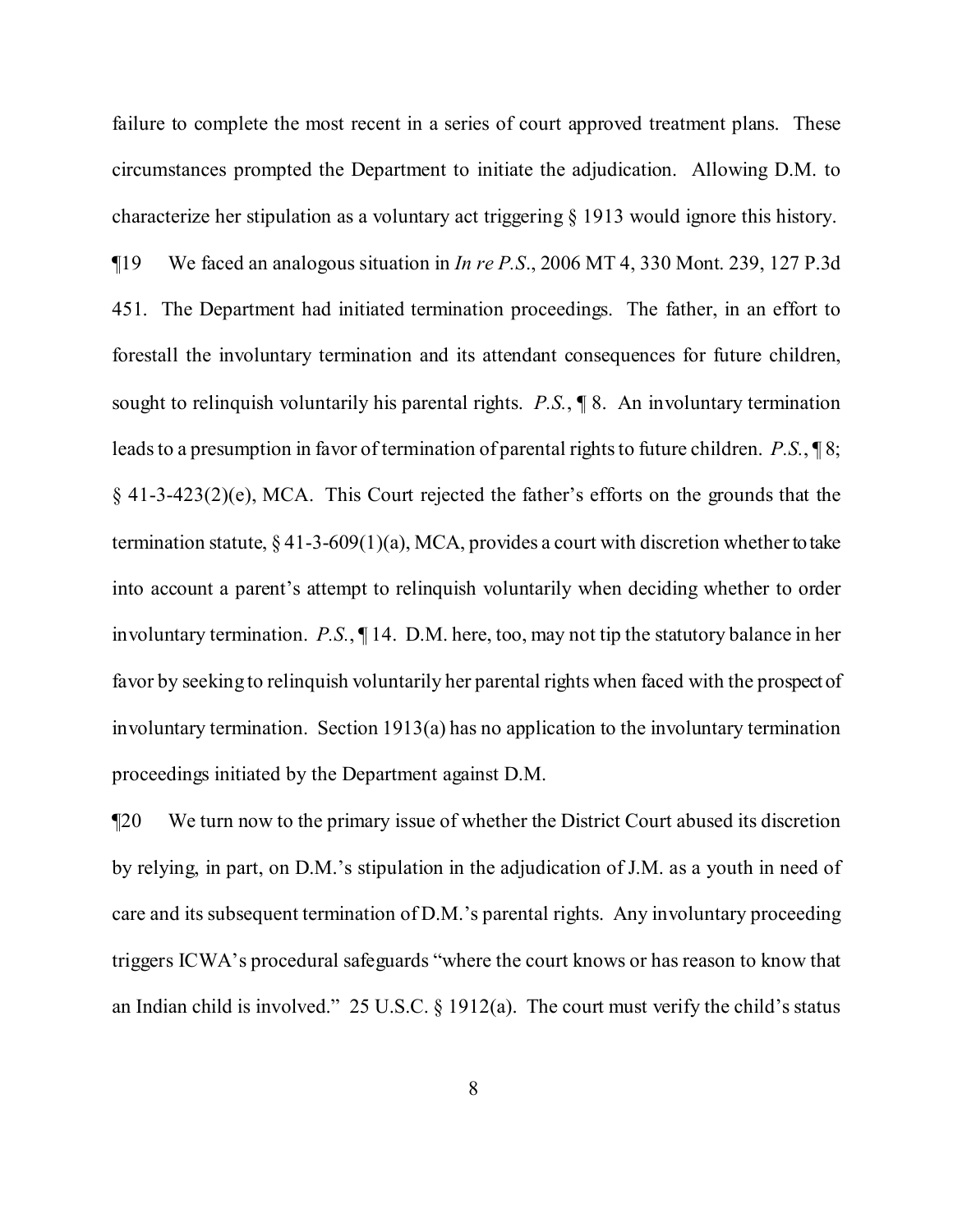with the Bureau of Indian Affairs or the child's tribe when it "has reason to believe that a child involved in a child custody proceeding is an Indian." Guidelines for State Courts; Indian Child Custody ProceedingsB.1. (a) 44 Fed. Reg. 67, 586 (1979). In accordance with these guidelines, ICWA applies when a court has reason to know that a child may be an Indian child. *In re T.J.H.,* 2003 MT 352, ¶ 10, 318 Mont. 528, 81 P.3d 504. We have held previously that "tribes have ultimate authority to decide who qualifies as an 'Indian child.'"

*A.G.,* ¶ 14.

¶21 Where, as here, the Department had reason to believe that it might be dealing with an Indian child, and in fact notified the tribe to that effect, we have held that a district court abused its discretion when it failed to resolve definitively the threshold question of whether the children at issue were "Indian children" within the meaning of ICWA. *A.G.,* ¶ 15. We determined that the district court should have delayed final adjudication pending a determination of the children's status once it had initiated proceedings to discover the Indian status ofthe children. *A.G.,* ¶ 16. The court instead unilaterally determined that the children were not "Indian children" despite responses from the Tribes indicating that further research was needed. *A.G.,* ¶ 5. The court also heard evidence from the mother and the children's grandmother concerning the children's eligibility for tribal enrollment, including a letter from the tribe indicating that it would intervene on the mother's behalf. *A.G.,* ¶ 7.

¶22 These facts distinguish this case from*A.G.* First, D.M.stipulated to the youth in need of care adjudication and to the treatment plan. A parent's valid stipulation under § 41-3-434,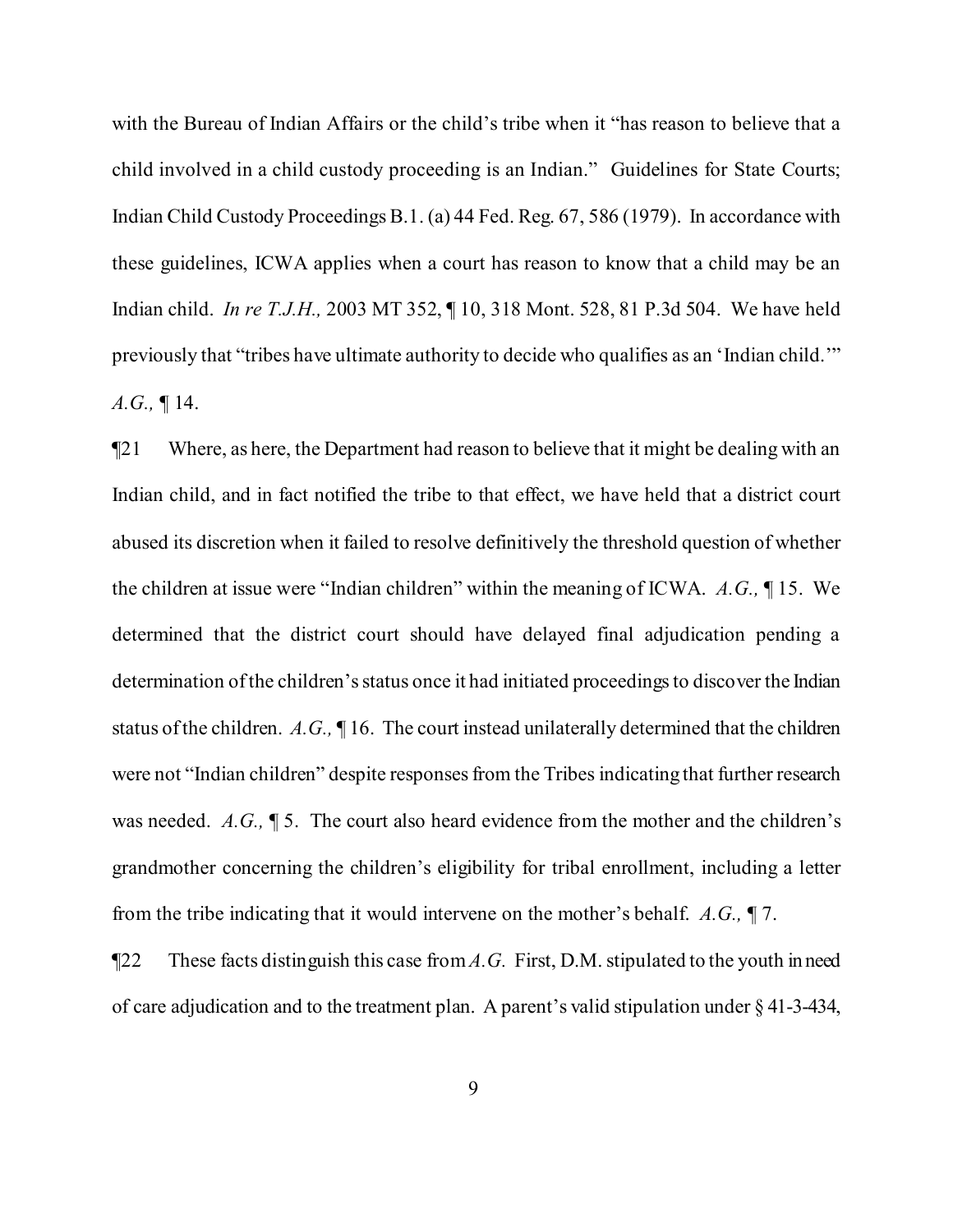MCA, can satisfy the required findings for the adjudication of a youth in need of care even absent an evidentiary hearing. *In re M.W.,* 2001 MT 78, 305 Mont. 80, 23 P.3d 206; *In re M.B.,* 2004 MT 304, 323 Mont. 468, 100 P.3d 1006. The District Court adjudicated J.M. as a youth in need of care based on both D.M.'s stipulation and the record as a whole.

¶23 Second, the Department notified the Blackfeet Tribe in this case ofthe proceedingsat an early stage. The Court in *A.G.*, by contrast, terminated the mother's parental rights before the Tribe had made a final determination of the child's status. The record indicates that the Department attempted to work with Blackfeet Social Services to find a culturally-appropriate placement for J.M. in anticipation of her release from the hospital. These actions reflect the Department's belief that J.M. qualified as an Indian child for purposes of ICWA. The District Court's order adjudicating J.M. as a youth in need of care reflects that D.M. stipulated that ICWA applied and that D.M. "waived the testimony of the ICWA expert who was in court." The record further reflects that the Department had invited a tribal representative to the permanency plan hearing. A qualified ICWA expert testified at the termination hearing that "continued custody of the Youth by the Mother would likely result in serious emotional or physical damage to the child." Finally, the Blackfeet Tribe gave notice of its intention to exercise its right of intervention under 25 U.S.C. § 1911(c) to "monitor the custody proceeding." The Blackfeet Tribe tellingly has not interceded on D.M.'s behalf or objected to the termination of her parental rights.

¶24 The District Court complied with ICWA in finding by clear and convincing evidence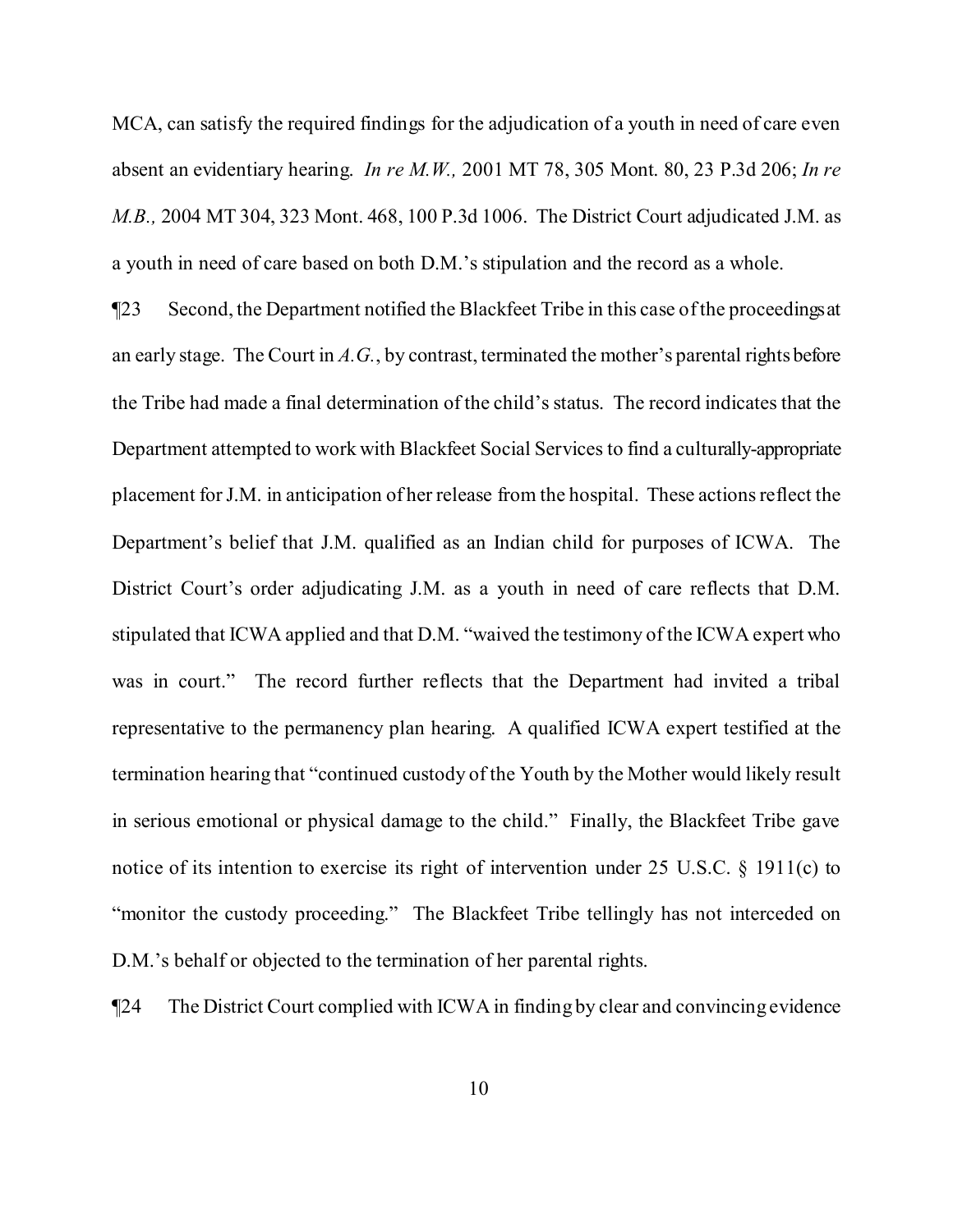that J.M. was a youth in need of care. The court found beyond a reasonable doubt--also as required by ICWA--that J.M.'s physical, mental, and emotional best interests would be served by termination ofthe parent-child legal relationship. The fact that the court accepted D.M.'s stipulation to the adjudication of J.M. as a youth in need of care before it had definitively established J.M.'s Indian status does not invalidate the proceedings. The District Court did not abuse its discretion when it terminated D.M.'s parental rights.

¶25 Affirmed.

# /S/ BRIAN MORRIS

We Concur:

/S/ MIKE McGRATH /S/ PATRICIA O. COTTER /S/ JOHN WARNER

Justice James C. Nelson concurs.

¶26 I concur in the result ofthe Court's Opinion and for much of what is said therein. Ido not agree, however, with the discussion that at the time the Blackfeet Tribe was first notified, the paternity of J.M. was yet to be decided. V.D. was one of J.M.'s putative fathers. As D.M. points out, however, she was married to V.D. at the time of J.M.'s conception. The District Court even referred to V.D. as the birth father. As noted in the Opinion, § 40-6- 105(1)(a), MCA, provides that a person is presumed to be the natural father of a child if the person and the child's natural mother are or have been married to each other and the child is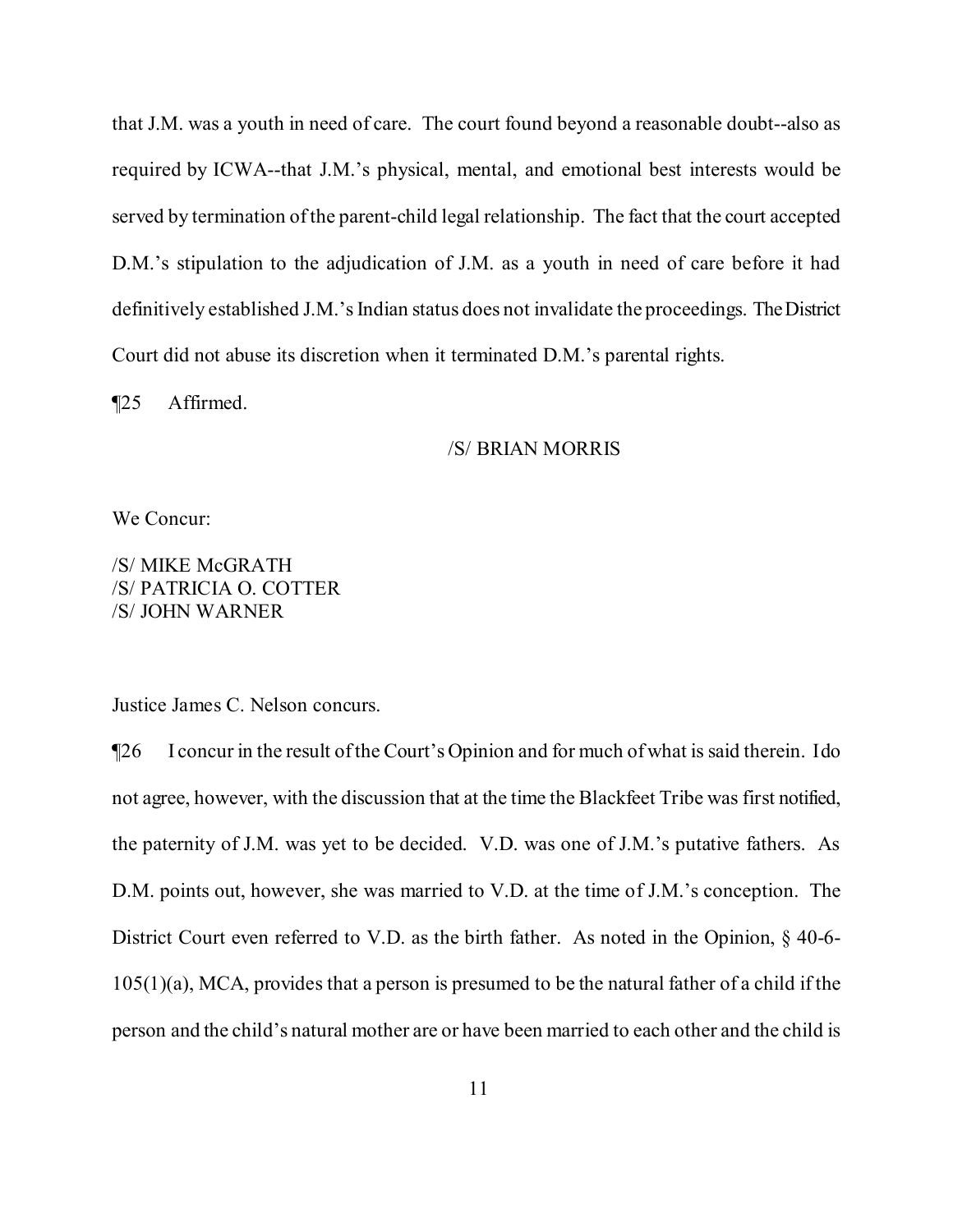born during the marriage or within 300 days after the marriage is terminated. *See In re Marriage of K.E.V*., 267 Mont. 323, 329, 883 P.2d 1246, 1250 (1994). Applying thisstatute, as the trial court was required to do, V.D. should have been presumed to be the natural father of J.M. And, since V.D. was an Indian, J.M. was, likewise, an Indian child for ICWA purposes at the time the Department of Health and Human Services became involved in this case.

¶27 Additionally, and without going into the detail that appellate counsel did, I agree that the law was not entirely followed in this case. I have joined the Court's Opinion, but perhaps, for the wrong reason. Quite simply, given D.M.'s dismal track record and the unlikelihood that she will ever be able to parent J.M., Isimply cannot find a good reason to send this case back to the District Court for further proceedings. I do not believe that would be in J.M.'s best interest when the likely outcome would be exactly the same. Moreover, given J.M.'s Indian status, her tribe had substantial input and involvement throughout this case. Therefore, the spirit, if not the letter, of ICWA was followed. Though my decision is, admittedly, result-oriented, that is not to say that I disagree with appellate counsel's arguments on appeal.

¶28 Finally, with regard to appellate counsel, in my view, she wrote excellent, thoroughly researched briefs on appeal, and she zealously and professionally represented her client. For that, unfortunately, she was sharply criticized by the State in its appellate brief. Over several pages, the State took her to task for her

very unfair decision to renege on the stipulation and waiver of OSPD counsel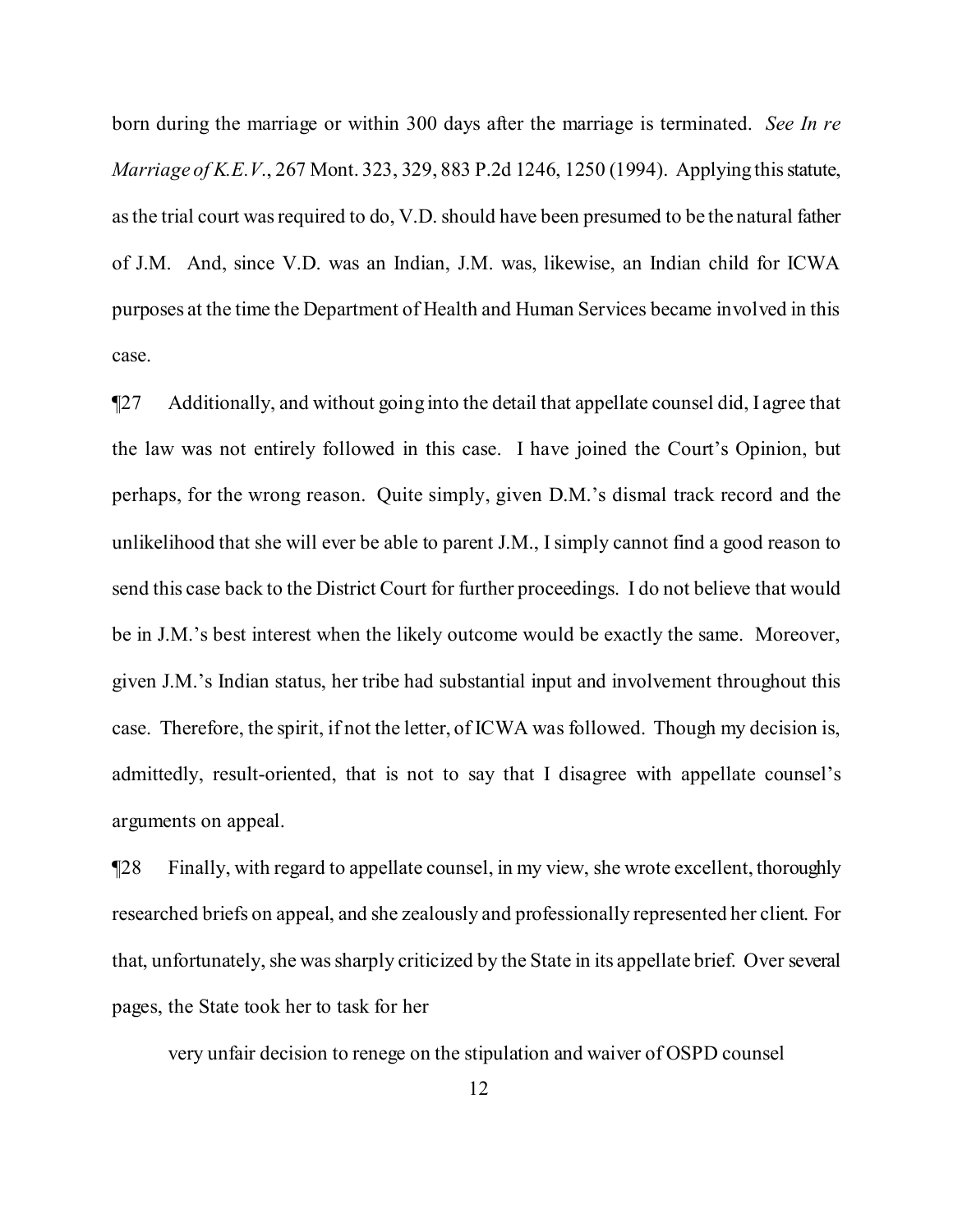[Office of State Public Defender] below . . . .

Furthermore, it is patently unfair for the OSPD (Appellate Defender) to attack as plain error a stipulation an OSPD lawyer made below. It is unfair to Judge Neill and it [is] also unfair to J.M. and her foster parents. . . . The Appellate Defender's decision to renege on its stipulation also does not promote Indian cultural or tribal interests. . . .

. . .

[Trial counsel's] stipulation, which was made before Indian child status was ascertained, should be honored by the Appellate Defender. At the very least, the district court . . . cannot be accused of plain error . . . .

State's counsel also accused the OSPD of pursuing a trial strategy of not making objections so that the error can then be raised under a plain error argument on appeal—thus causing delay in child abuse cases, discouraging the OSPD from training its lawyers to raise timely objections, and being unfair to the trial judge. I could not disagree more with the State's comments.

¶29 In the first place, appellate counsel has no moral, legal or ethical obligation to roll over and play dead for the convenience of the District Court or the State when she finds in the record legitimate appellate issues—regardlessthat her client's OSPD trial attorneymight have been part of the problem. Indeed, Montana Rule of Professional Conduct (M.R.P.C.) 1.1 demands that an attorney provide competent representation to a client—that is, representation which encompasses legal knowledge, skill, thoroughness and preparation. Appellate counsel provided her client with competent representation on appeal in this case within that definition. Moreover, appellate counsel advocated for her client within the parameters of M.R.P.C. 3.1, 3.3 and 3.4. I can find no basis for the State's criticism here.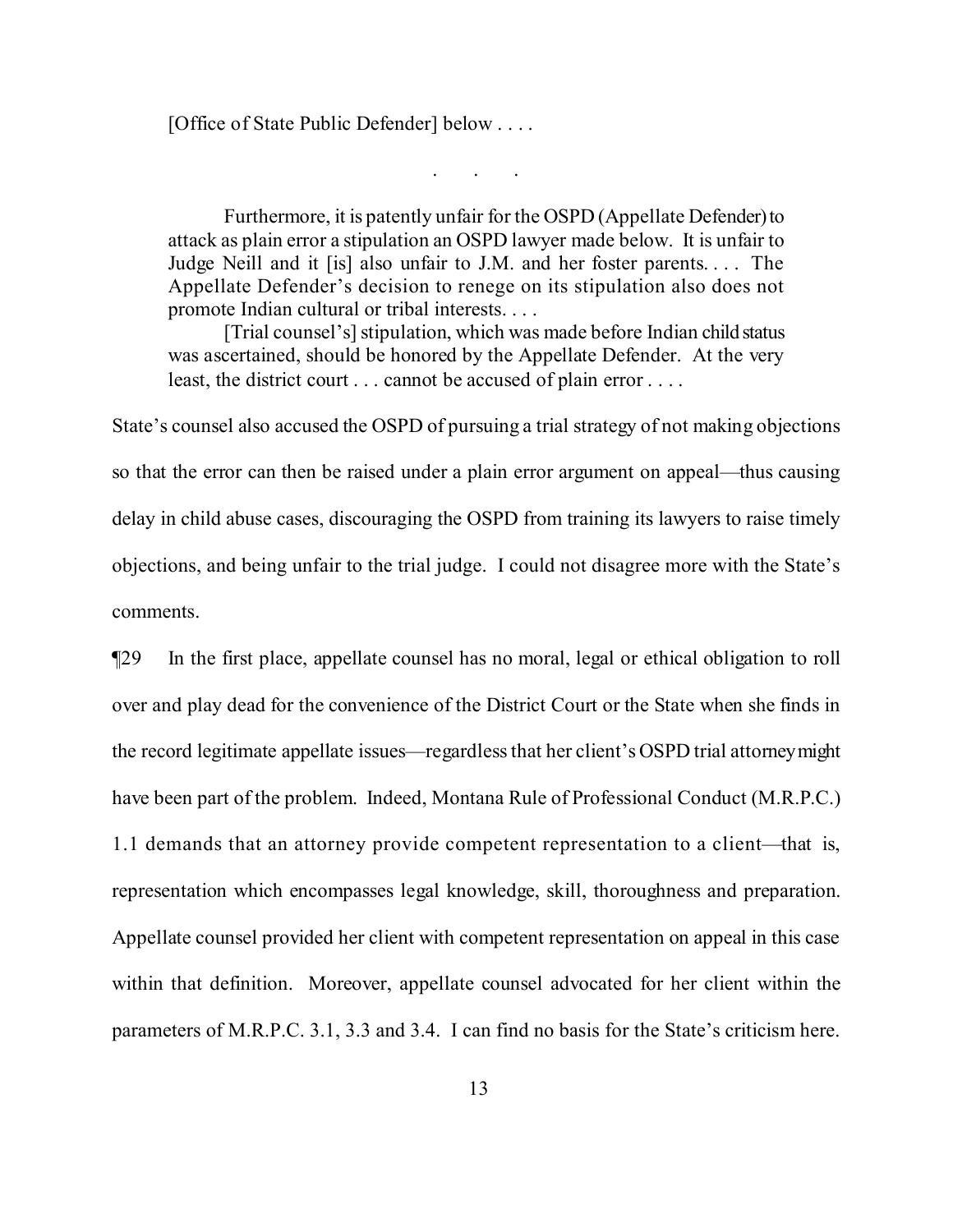Secondly, it is the litigants in our system of justice that are entitled to due process and to fundamental fairness, not the trial judge. Indeed, the trial judge is supposed to make sure that each litigant is accorded procedural and substantive due process and that the law is followed. And, finally, instead of railing on the OSPD, the Attorney General's training people might take the occasional opportunity to remind prosecutors of what thisCourtsaid in *State ex rel. Fletcher v. Dist. Court*, 260 Mont. 410, 415, 859 P.2d 992, 995 (1993). Specifically,

[t]he prosecutor's role is a unique one within the criminal justice system. Though the [county] attorney must diligently discharge the duty ofprosecuting individuals accused of criminal conduct, the prosecutor may not seek victory at the expense of the defendant's constitutional rights. Thus, the prosecution is obligated to respect the defendant's right to a fair and impartial trial in compliance with due process of law. Moreover, the prosecutor may not bring criminal charges against an individual unless supported by probable cause, and, once charges are instituted, must reveal to the court any information which negates the existence of probable cause....

[T]he role of the prosecutor  $\ldots$  [is not] simply a specialized version of the duty of any attorney not to overstep the bounds of permissible advocacy . . . . In all his activities, his duties are conditioned by the fact that he is the representative not of any ordinary party to a controversy, but of a sovereignty whose obligation to govern impartially is as compelling as its obligation to govern at all . . . . Thus, the prosecutor must execute the duties of his representative office diligently and fairly, avoiding even the appearance of impropriety that might reflect poorly on the state. [Internal quotations and citations omitted.]

While I do not excuse mistakes and sloppy work by the OSPD, I also do not excuse the prosecutor taking advantage of that where the fundamental constitutional rights of parents and the best interests of abused and neglected children are involved. Given the prosecutor's unique obligations as described above and, presumably, greater expertise, trial courts might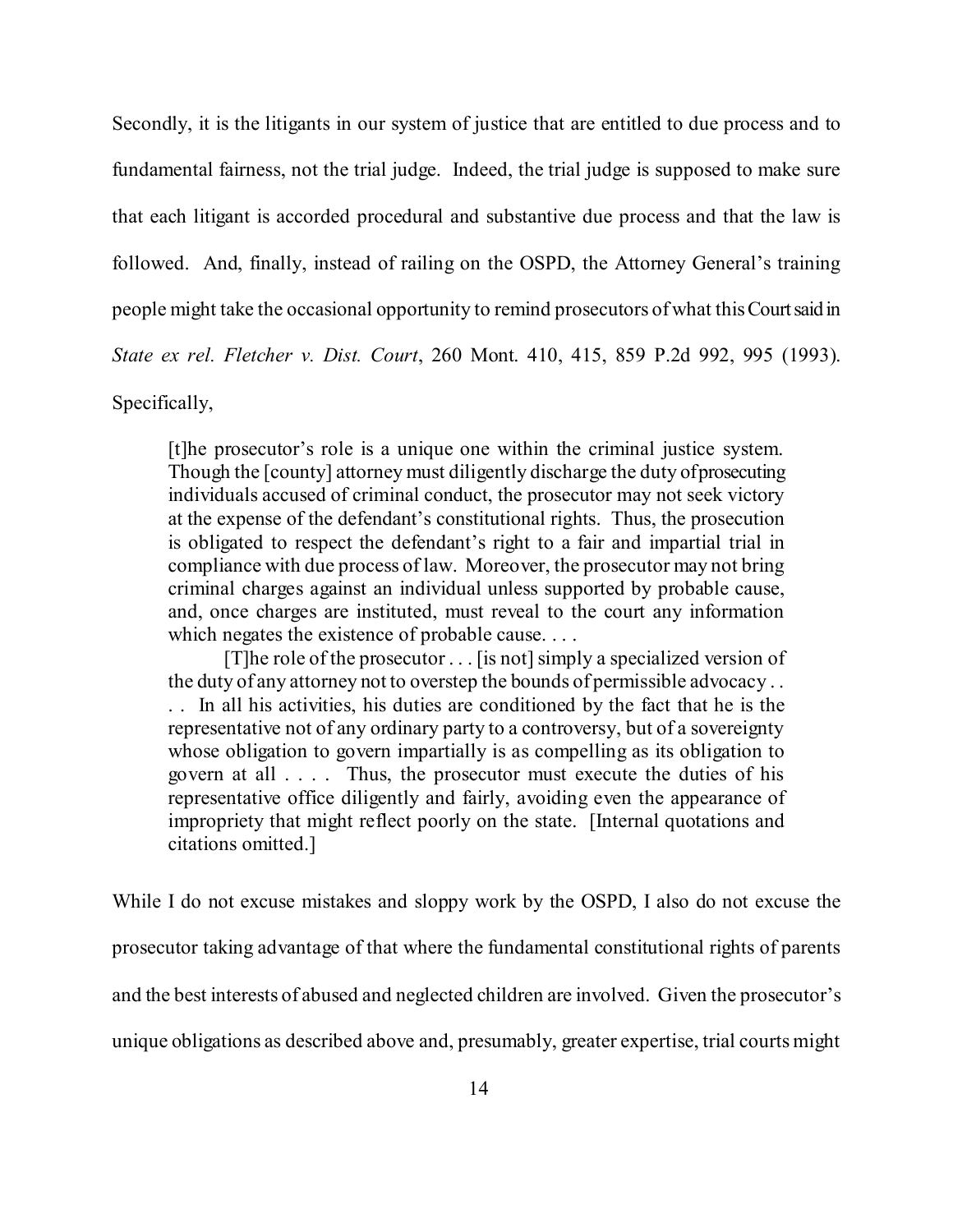be dissuaded from heading down the wrong path if the county attorney gave the judge a heads-up warning.

¶30 I appreciate the sort of well-written, well-researched, and well-argued briefs that appellate counsel filed in this case. That she did not prevail is more a function of a losing cause; not for her lack of diligence or admirable effort.

¶31 Quote-worthy, too, is appellate counsel's response in her reply brief to the State's criticism. She stated:

Finally, the Department's insinuation that "OSPD" intentionally fails to train trial counsel as part of an agency-wide strategy to gain a tactical advantage on appeal is preposterous.<sup>[1](#page-14-0)</sup> Appellate counsel for the mother has an obligation to zealously represent the mother and to raise on her behalf nonfrivolous appellate issues, including claims of plain error by the trial court and ineffective assistance oftrial counsel. Appellate counsel does not have the same obligation to ensure the system is "fair" to the district court judge, the child, or the child's foster parents. Moreover, the idea that it is somehow "unfair" to expect district court judges to follow the law is absurd. People make mistakes, even district court judges. It is appellate counsel's job to ensure those mistakes are presented to this Court for review, and it is this Court's job to review them, if circumstances warrant. When the law is plain, the district court nonetheless makes a decision in contravention of that law, and that decision compromises the integrity of the judicial process and affects the mother's fundamental right to parent, appellate counsel has the duty to raise the issue before this Court on appeal, regardless of what trial counsel's position below may have been. The mother contends this is the case here and urgesthe Court to exercise its inherent power to review these important issues now. [Internal citations omitted.]

I agree.

<span id="page-14-0"></span>¶32 With those caveats, I concur.